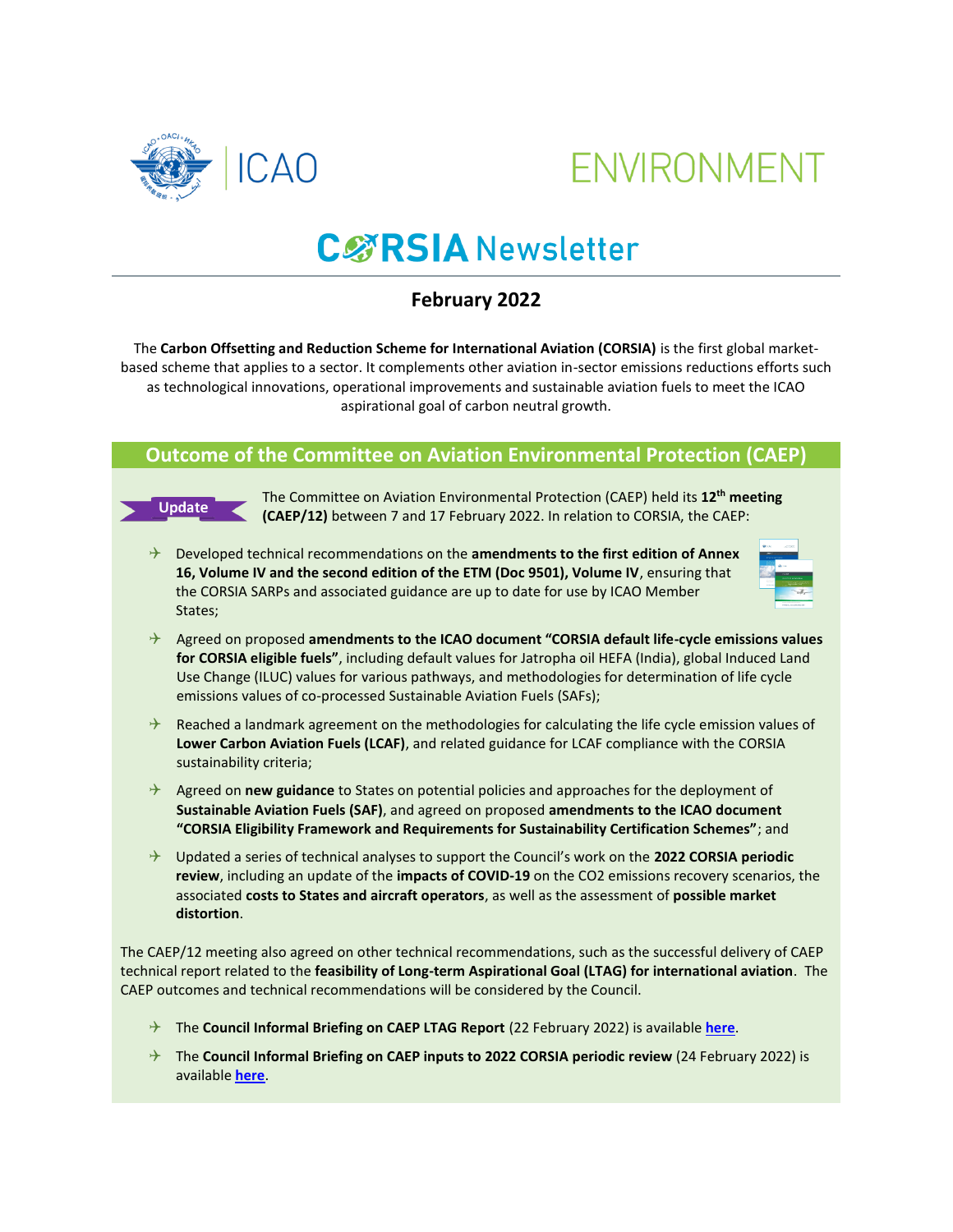# **CORSIA Eligible Emissions Units**



On 2 February 2022, ICAO organized a **webinar on CORSIA Eligible Emissions Units** to inform stakeholders about the Technical Advisory Body (TAB) assessment process and to present the key documents that help understand CORSIA eligibility. The webinar also

provided information on the recent developments and next steps in the work of the TAB. The information presented during the webinar can be found **[here](https://www.icao.int/environmental-protection/CORSIA/Pages/TAB.aspx)**.

The application period for emissions unit programmes to apply for the 2022 assessment by the TAB was closed on 26 February 2022. **ICAO received applications from seven entities**: BioCarbon Fund Initiative for Sustainable Forest Landscapes, BioCarbon Registry, Cercarbono, International Carbon Registry, Joint Crediting Mechanism (JCM) between Japan and Mongolia, J-Credit Scheme, SOCIALCARBON Standard. The applications are expected to be posted on the ICAO TAB **[website](https://www.icao.int/environmental-protection/CORSIA/Pages/TAB.aspx)** in March 2022 for public comments.

In 2022, the TAB will also **re-assess interested eligible CORSIA Eligible Emissions Unit Programmes** with the objective of informing the ICAO Council regarding emissions units that should be eligible for use under CORSIA in years beyond its pilot phase of 2021-2023. **Public comments** will be invited for those programmes that will be re-assessed.

The ICAO Council will consider the results of the 2022 TAB assessment in **October / November 2022**.

#### **Upcoming CORSIA Implementation Deadlines (2022)**

In accordance with Appendix 1 to **[Annex 16, Volume IV](https://www.icao.int/environmental-protection/CORSIA/Pages/SARPs-Annex-16-Volume-IV.aspx)**, in 2022, States will receive verified Emissions Reports and associated Verification Reports **one month earlier** compared to previous years (30 April instead of 31 May). With this deadline fast approaching, verification bodies may soon seek the advice of State authorities on the **application of a remote verification approach**. A checklist to aid in the consideration of these requests is provided **[here](https://www.icao.int/environmental-protection/CORSIA/Documents/Guidance%20remote%20verification%20(States).pdf)**. States are reminded that as the Emissions Reports will be received one month earlier, the order of magnitude check is also to be finalized one month earlier in order to **submit CO<sup>2</sup> emissions through the CCR by 31 July**.



As verifications are currently ongoing, a CORSIA Focal Point could contact the national accreditation body (NAB) of its State to request to **observe a verification of the Emissions Report** of an aeroplane operator attributed to the State. This would provide some practical experience of the verification

process and a better understanding of any specific situations an aeroplane operator is confronted with.

#### *Upcoming deadlines for 2022:*

**1 January 2022 to 30 April 2022**: Aeroplane operators to compile 2021 CO<sub>2</sub> emissions data to be verified by verification bodies.

**30 April 2022**: Aeroplane operators and verification bodies to submit to States the verified Emissions Reports and associated Verification Reports for 2021 CO<sub>2</sub> emissions.

**1 May 2022 to 31 July 2022**: States to conduct an order of magnitude check of the verified 2021 Emissions Reports, including any filling of data gaps in case of non-reporting by aeroplane operators.

**30 June 2022**: States to notify ICAO of any change in their decision to voluntarily participate in CORSIA from 1 January 2023.

**31 July 2022**: Using the CCR, States to submit to ICAO aggregate 2021 CO<sub>2</sub> emissions.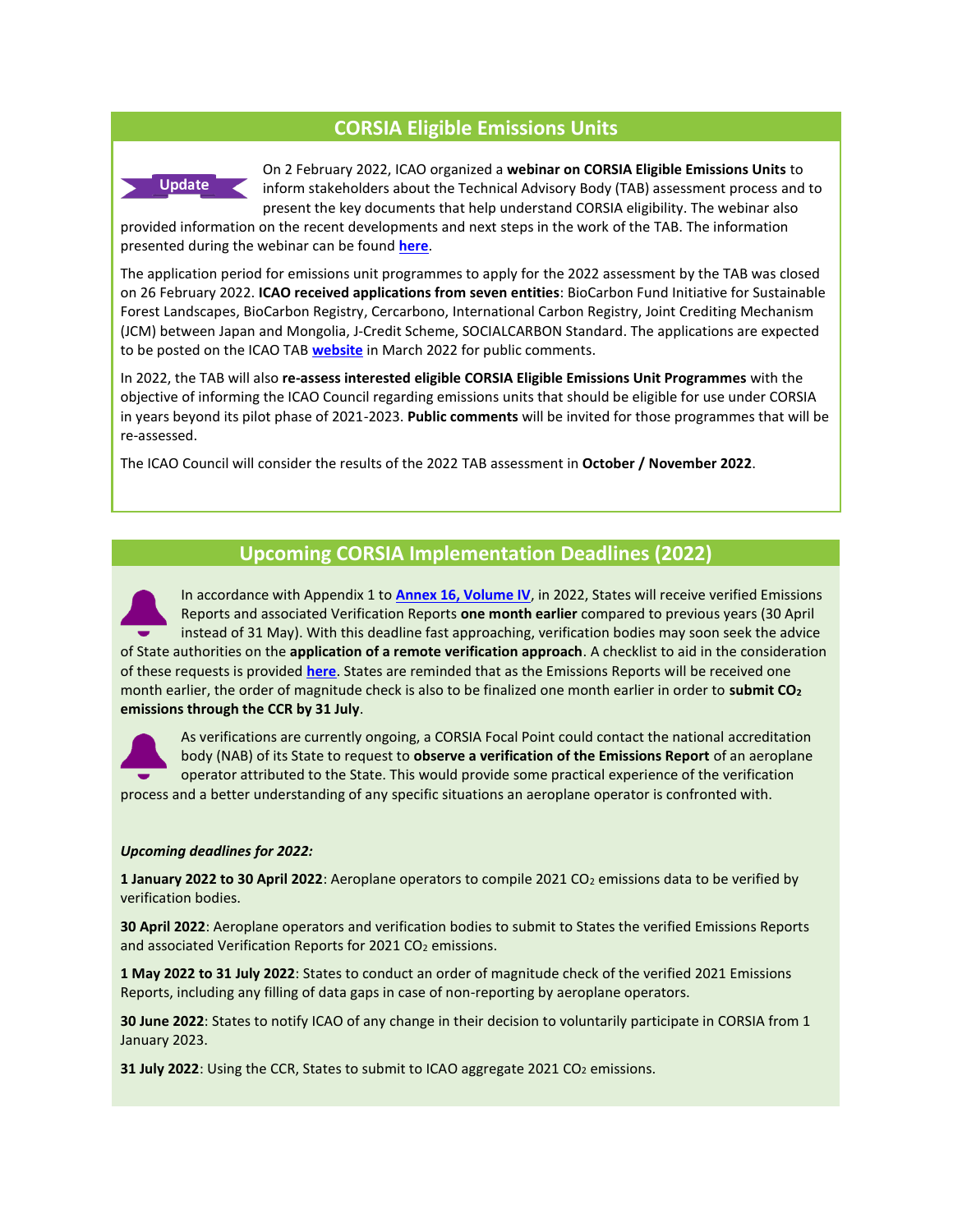# **CORSIA Capacity Building**





**ACT-CORSIA** is the ICAO **A**ssistance, **C**apacity Building and **T**raining programme on **CORSIA**. It was established in June 2018 and encompasses the CORSIA Buddy Partnerships and all other ICAO outreach initiatives including **[sample model regulations for CORSIA](https://www.icao.int/environmental-protection/CORSIA/Pages/Examples-Regulatory-Framework.aspx)**, frequently asked questions (FAQs), **[brochure and leaflets](https://www.icao.int/environmental-protection/CORSIA/Pages/CORSIA-communication.aspx)**, **[videos](https://www.icao.int/environmental-protection/CORSIA/Pages/CORSIA-Videos.aspx)** as well as CORSIA **[seminars](https://www.icao.int/environmental-protection/CORSIA/Pages/CORSIA-Seminars.aspx)**/**[webinars and](https://www.icao.int/environmental-protection/CORSIA/Pages/Online-Tutorials.aspx)  [online tutorials](https://www.icao.int/environmental-protection/CORSIA/Pages/Online-Tutorials.aspx)**.

**CORSIA Frequently Asked Questions (FAQs)**: An updated version of the frequently asked questions (FAQs) on CORSIA, including the interactive-interface version, is available **[here](https://www.icao.int/environmental-protection/CORSIA/Pages/CORSIA-FAQs.aspx)**.

**ACT-CORSIA Buddy Partnerships** are the core of capacity building activities. They rely on individual training of CORSIA Focal Points and involves experts from 134 States. More information can be found **[here](https://www.icao.int/environmental-protection/CORSIA/Pages/CORSIA-Buddy-Partnerships.aspx)**. In February 2022, **Albania, Burkina Faso, Benin, Côte d'Ivoire, Democratic Republic of Congo, Djibouti, Gabon, Georgia, Kazakhstan, Mali, Moldova, North Macedonia, Senegal, Serbia, Togo, Turkmenistan** received training under the ACT-CORSIA Buddy Partnerships with **Canada, France,** and **Germany**.

**For 2022, the focus of the training under the ACT-CORSIA Buddy Partnerships is on the use of the CCR and, in particular, the new reporting requirements as relating to CO<sup>2</sup> emissions and CORSIA eligible fuels**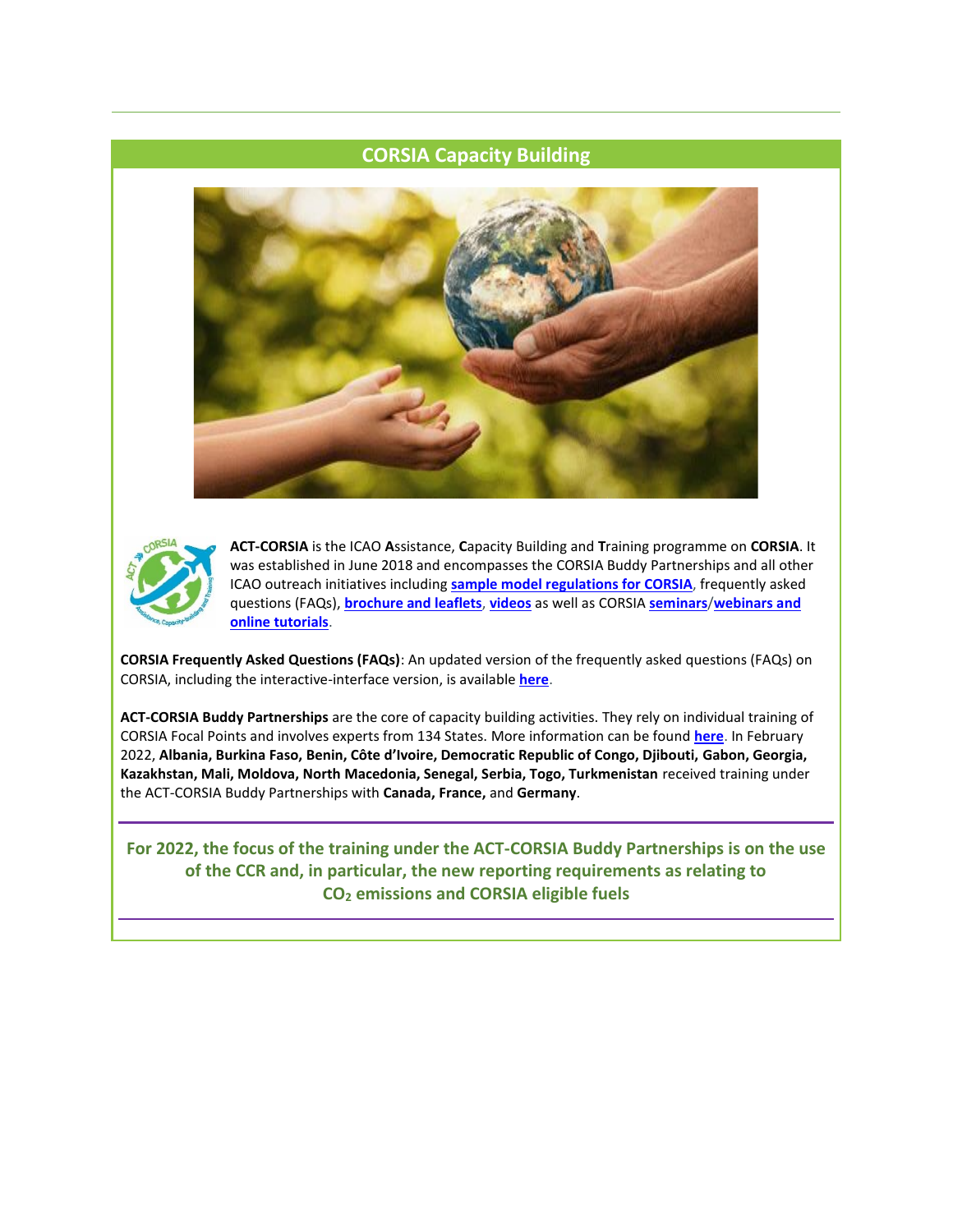### **2022 CORSIA Periodic Review**

In accordance with paragraphs 9 g) and 17 of ICAO Assembly Resolution **[A40-19](https://www.icao.int/environmental-protection/Documents/Assembly/Resolution_A40-19_CORSIA.pdf)**, the ICAO Council has been tasked with undertaking a periodic review of the implementation of CORSIA every three years, starting 2022. In the context of sustainable development of the international aviation sector and improving the effectiveness of the Scheme, the Council is to consider the impact of CORSIA on the growth of international aviation, and to recommend, as necessary, adjustments to the next phase or compliance cycle of CORSIA.

More details on the ICAO Council agreement in March 2021 on the process and methodology for the 2022 CORSIA periodic review can be found on **[C-DEC 222/12](https://www.icao.int/about-icao/Council/Pages/council_sessions_222.aspx)** Paragraphs 9 to 10, including the consideration of inputs from its subsidiary bodies (such as the CAEP and the TAB) and timeline. Any recommendations by the Council will be forwarded for consideration by the 41st ICAO Assembly scheduled for 2022.

In November 2021, CAEP's analyses in support of the 2022 CORSIA periodic were presented to the 224th Session of the ICAO Council, including an **update of the CAEP analyses of COVID-19 impacts on CORSIA and CAEP's initial assessment on the implementation of CORSIA, in particular the functioning of MRV provisions.** The **[analyses](https://www.icao.int/environmental-protection/CORSIA/Documents/CAEP_Analyses%20in%20support%20of%202022%20CORSIA%20periodic%20review.pdf)** and its **[executive summary](https://www.icao.int/environmental-protection/CORSIA/Documents/CAEP_Analyses%20in%20support%20of%202022%20CORSIA%20periodic%20review_Exec%20Summary.pdf)** are now available on the ICAO website. Further update of the analyses is expected by March 2022.



# **Navigating CORSIA - A guide to the scheme's design & implementation**



Since the adoption of the CORSIA-related **[Standards and Recommended Practices \(SARPs\)](https://www.icao.int/environmental-protection/CORSIA/Pages/SARPs-Annex-16-Volume-IV.aspx)** in 2018, ICAO has developed the remaining elements needed for the CORSIA implementation.

Click **[here](https://www.icao.tv/navigating-corsia)** to watch on the ICAO TV the **Navigating CORSIA** series of pre-recorded presentations that focus on the status of implementation of CORSIA and provide information on its key design elements.

Click **[here](https://www.icao.int/environmental-protection/CORSIA/Documents/Development%20of%20CORSIA%20implementation%20package.pdf)** for an infographic on the status of all implementation elements.